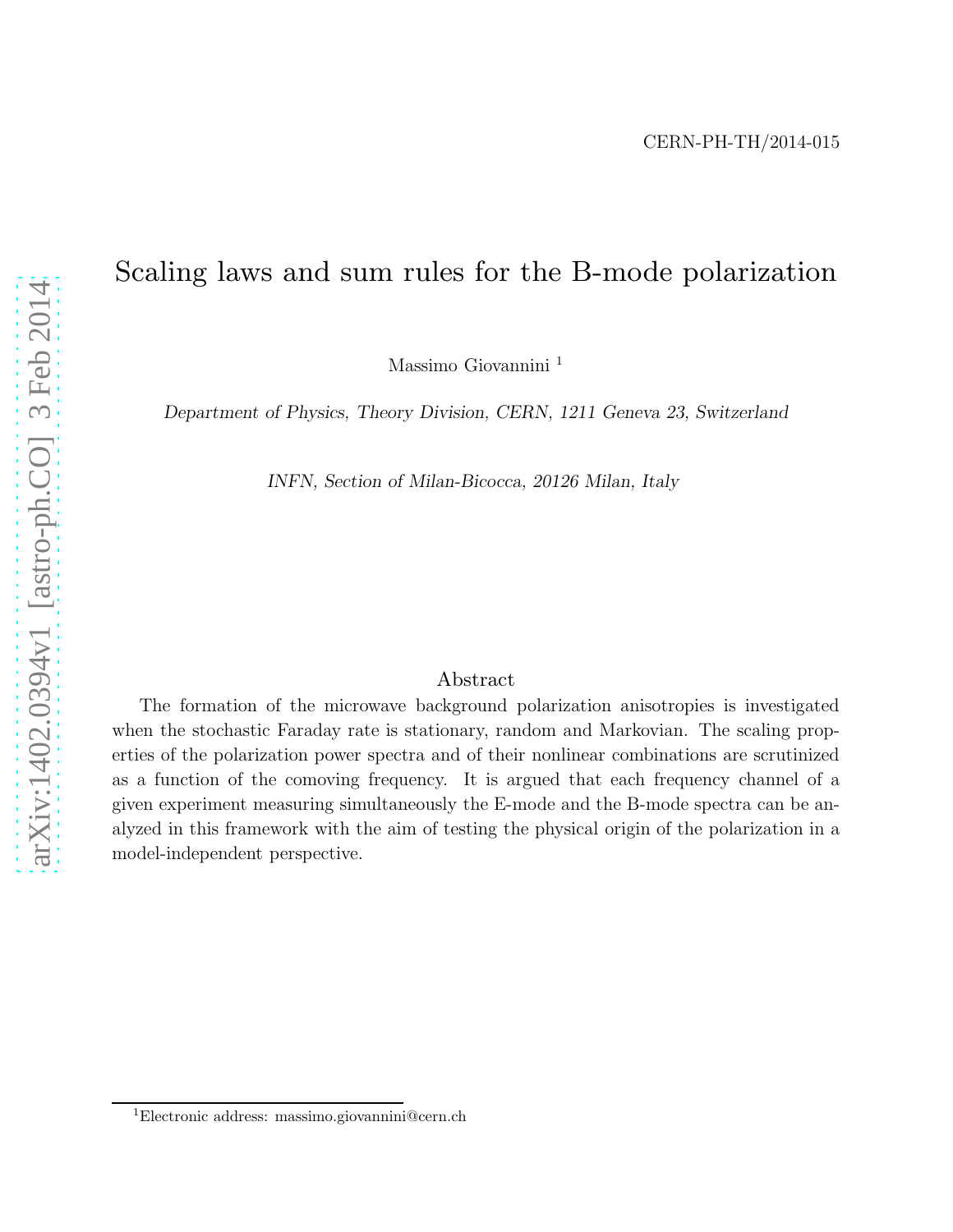Synchrotron sources are known to emit polarized radiation [1] that is stochastically rotated by the Faraday effect [1, 2]. To obtain a suitable physical description of the frequency scaling, the corresponding polarization observables are customarily averaged over the rotation rate [2]. Unlike the case of synchrotron emission, the degree of linear polarization of the cosmic microwave background (CMB in what follows) stems directly from the adiabatic initial conditions of the Einstein-Boltzmann hierarchy implying that the position of the first acoustic peak in the  $TT$  correlations<sup>2</sup> must be roughly  $4/3$  times larger than the position of the first anticorrelation peak in the TE angular power spectrum. This prediction has been observationally established by the various data releases of the WMAP collaboration [3] and later confirmed by independent polarization experiments [4]. The aim of this investigation is to discuss the formation of the CMB polarization by characterizing the Faraday rate as a stationary and random process with approximate Markovian behaviour. Within this novel approach, exploiting the analogies with the stochastic rotation of the synchrotron polarization, various scaling properties of the corresponding angular power spectra can be derived and eventually tested if and when multifrequency measurements of the B-mode will be available.

We shall consistently work in a conformally flat space-time whose metric tensor can be written as  $g_{\mu\nu} = a^2(\tau)\eta_{\mu\nu}$  where  $\eta_{\mu\nu}$  is the Minkowski metric;  $a(\tau)$  shall denote the scale factor and  $\tau$  is the conformal time coordinate. With these necessary specifications, in the concordance paradigm the Faraday rotation rate can be expressed as:

$$
X_F(\vec{x}, \tau) = \frac{\overline{\omega}_{Be}}{2} \left(\frac{\overline{\omega}_{pe}}{\overline{\omega}}\right)^2 = \frac{e^3}{2\pi} \left(\frac{n_e}{m_e^2 a^2}\right) \left(\frac{\vec{B} \cdot \hat{n}}{\overline{\nu}^2}\right),\tag{1}
$$

where  $\overline{\omega} = 2\pi \overline{\nu}$  is the (comoving) angular frequency while  $\overline{\omega}_{Be}$  and  $\overline{\omega}_{pe}$  denote the comoving Larmor and plasma frequencies. The WMAP experiment observes the microwave sky in five frequency channels ranging from 23 GHz to 94 GHz. The Planck satellite explores instead the microwave sky in nine frequency channels: three of them are at low frequency (between 30 and 70 GHz) while the remaining six are located between 100 and 857 GHz. As it can be swiftly verified from Eq. (1), the actual value of  $X_F$  is not necessarily much smaller than 1 but it can be  $\mathcal{O}(1)$  for comoving field strengths of few nG (i.e. 1 nG = 10<sup>-9</sup> G) and frequencies  $\mathcal{O}(10)$  GHz.

The Faraday rate introduced in Eq. (1) enters directly the evolution of the magnetized brightness perturbations (see e.g.[5, 6] and references therein) whose explicit form in the conformally flat case is given by:

$$
\Delta'_{\pm} + (\epsilon' + n^i \partial_i) \Delta_{\pm} = \mathcal{M}(\vec{x}, \tau) \mp 2i X_F(\vec{x}, \tau) \Delta_{\pm}, \tag{2}
$$

<sup>&</sup>lt;sup>2</sup>Following the established terminology, the B-mode autocorrelations are denoted by BB. With similar logic we shall mention throughout the text the TT, TE and EE angular power spectra denoting, respectively, the autocorrelations of the temperature, the autocorrelations of the E-mode and their mutual crosscorrelations.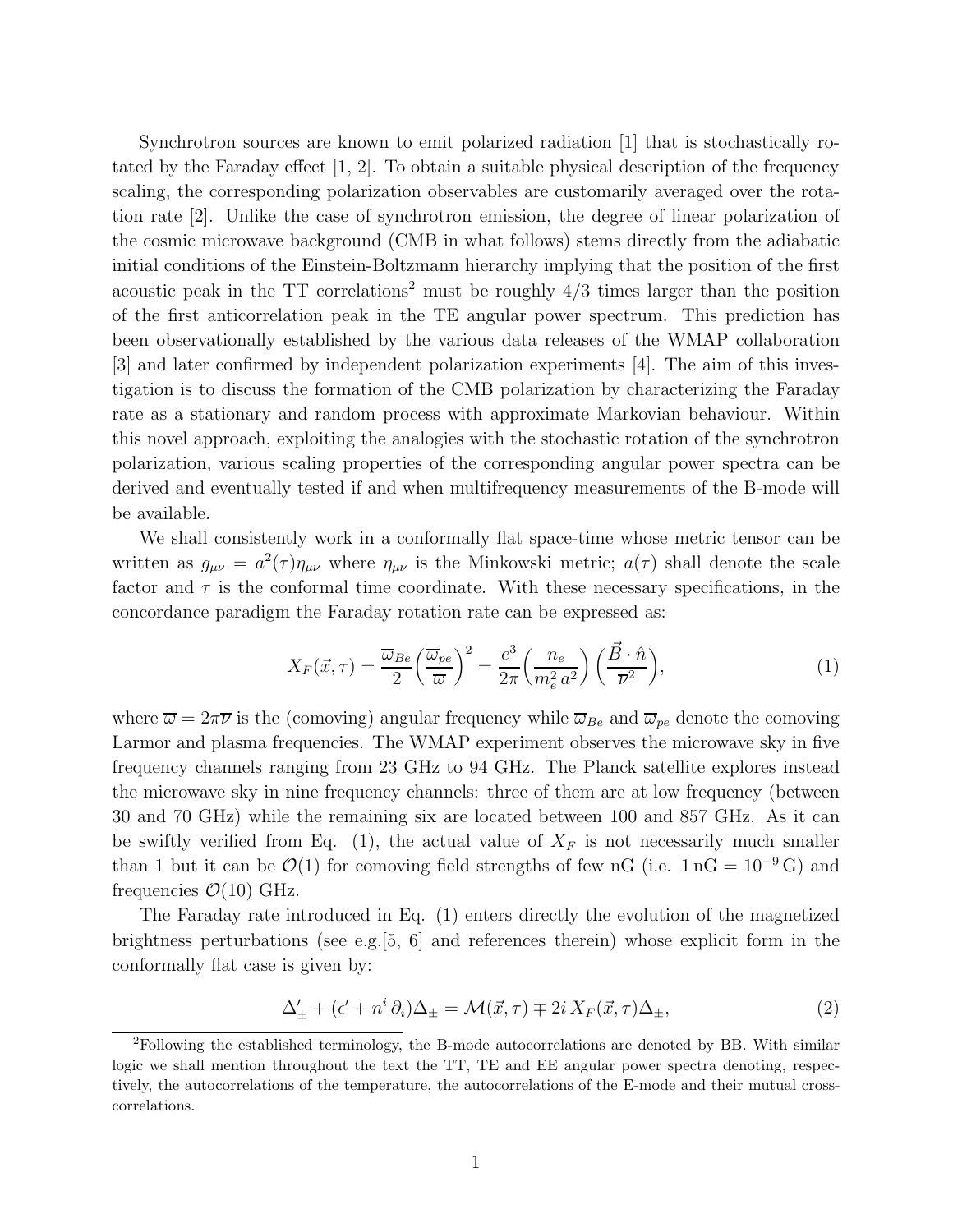where  $\Delta_{\pm}(\vec{x}, \tau) = \Delta_Q(\vec{x}, \tau) \pm i \Delta_U(\vec{x}, \tau)$ ;  $\Delta_Q(\vec{x}, \tau)$  and  $\Delta_U(\vec{x}, \tau)$  define the brightness perturbations of the corresponding Stokes parameters. In Eq. (2) the prime denotes a derivation with respect to the conformal time coordinate  $\tau$ ;  $\epsilon' = \tilde{n}_e x_e \sigma_{e\gamma} a(\tau)$  is the differential optical depth and the source term  $\mathcal{M}(\vec{x}, \tau)$  is determined by the electron-photon scattering cross section  $\sigma_{e\gamma}$  and by the properties of the magnetic field. The comoving and the physical electron concentrations appearing, respectively, in Eq. (1) and in the definition of the differential optical depth  $\epsilon'$  are related as  $n_e = a^3(\tau) \tilde{n}_e$ . The conventional discussion assumes that first the polarization is formed and then it is Faraday rotated with  $X_F \ll 1$ , as it happens if the ambient magnetic field is not too high and the observational frequency is not too small. The goal of the latter approach is to derive a set of phenomenological bounds on the comoving magnetic field  $\hat{n} \cdot B$  that must be, a priori, smaller than the nG to comply with the assumed smallness of the Faraday rate.

Rather than deriving a further bound of the magnetic field intensity the purpose here is to explore a different approach where the Faraday rate is described as a random, stationary and approximately Markovian process. The randomness implies that  $X_F(\tau)$  is not a deterministic variable but rather a stochastic process which is stationary insofar as the autocorrelation function  $\Gamma(\tau_1, \tau_2) = \langle X_F(\tau_1)X_F(\tau_2)\rangle$  only depends on time differences i.e.  $\Gamma(\tau_1, \tau_2) = \Gamma(|\tau_1 - \tau_1|)$  $\tau_2$ ); furthermore we shall also assume that the process has zero mean, even if this is not strictly necessary for the consistency of the whole approach. If  $\tau_b$  defines the time-scale of variation of the brightness perturbations of the polarization observables, the physical situation investigated here corresponds to  $\tau_b \gg \tau_c$  where  $\tau_c$  is the correlation time-scale of  $X_F$ . In the simplest case of a Gaussian-correlated process the autocorrelation function  $\Gamma(\tau_1 - \tau_2) = F(\tau_1)\tau_c\delta(\tau_1 - \tau_2)$ . If the time scale of spatial variation of the rate is comparable with the time scale of spatial variation of the gravitational fluctuations,  $X_F$  can be considered only time dependent (i.e. a stochastic process). In the opposite situation the Faraday rate must be considered fully inhomogeneous (i.e. a stochastic field). These two possibilities will be separately considered hereunder. On a purely logical ground  $X_F$  can just be a random variable characterized by a given probability distribution and this is somehow the most naive case that has been already analyzed in the framework of the synchrotron emission (see, e.g. the second paper of Ref. [2]) and that will not be treated here.

If  $X_F(\tau)$  is interpreted as a stochastic process, Eq. (2) becomes, in Fourier space,

$$
\delta'_{\pm} + (ik\mu + \epsilon')\delta_{\pm} = \frac{3}{4}(1 - \mu^2)\epsilon' S_P(\vec{k}, \tau) \mp 2i X_F(\tau)\delta_{\pm},\tag{3}
$$

where  $S_P(\vec{k}, \tau) = (\delta_{I2} + \delta_{P0} + \delta_{P2})$  and  $\delta_{\pm}(\vec{k}, \tau)$  denotes the Fourier transform of  $\Delta_{\pm}(\hat{n}, \tau)$ ;  $\delta_{P0}$  and  $\delta_{P2}$  are the monopole and the quadrupole of  $\delta_P$  and  $\delta_{I2}$  is the quadrupole of the brightness perturbation related to the intensity of the radiation field. Equation (3) must be complemented by the evolution of the brightness perturbations of the intensity (i.e.  $\delta_I$ ) that can be used to solve approximately the system in the tight-coupling limit [8]. The source term  $S_P(\vec{k}, \tau)$  depends on the frequency of the channel since the magnetic field modifies the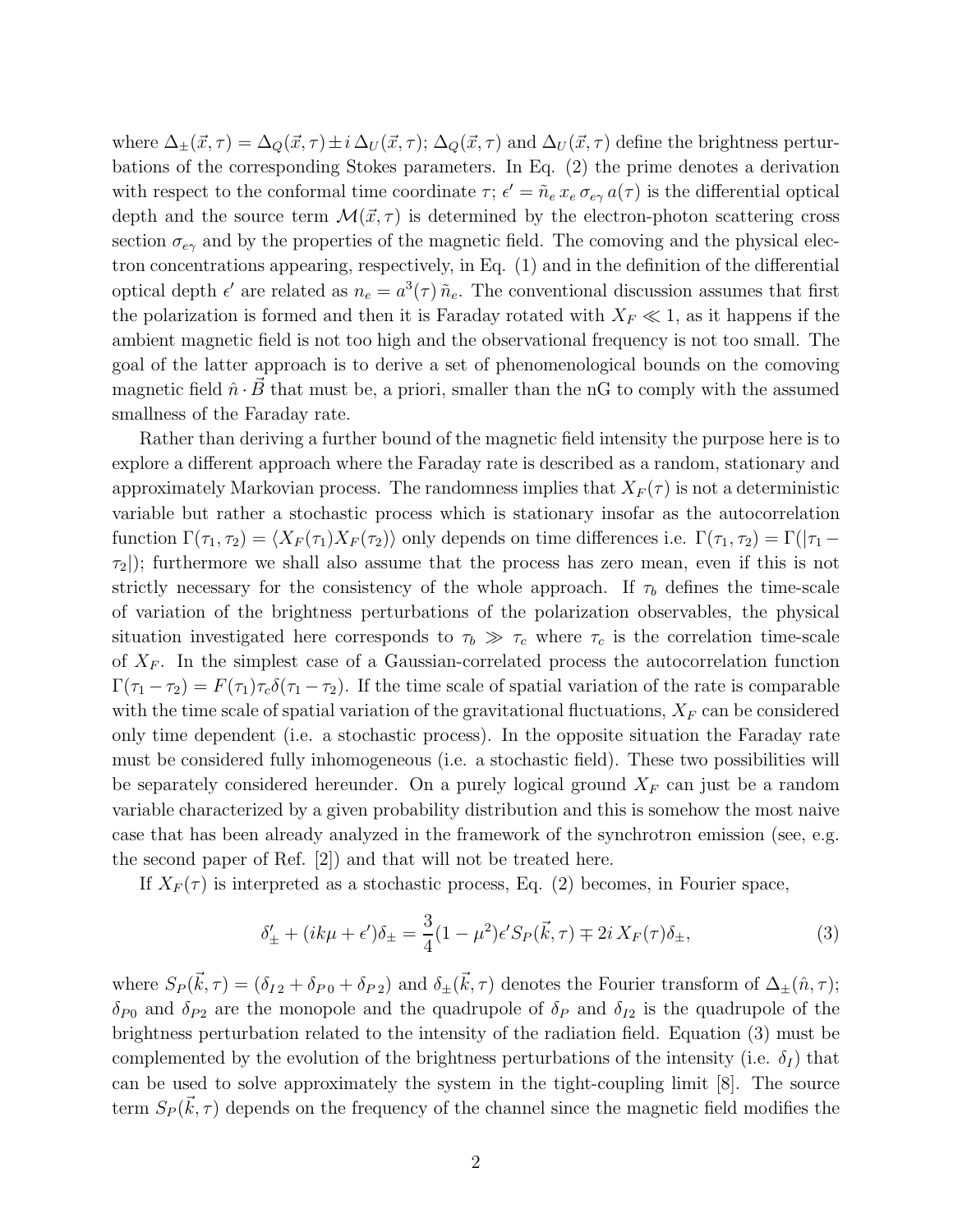trajectories of the electrons scattering the CMB the photons; for sake of simplicity this effect (that is also frequency dependent) shall be neglected in what follows but it is described in detail in the last paper of Ref. [5] and it can be easily included.

For equal times (but for different Fourier modes) the fluctuations of the brightness perturbations are random with power spectrum determined by the (nearly scale-invariant) spectrum of (Gaussian) curvature perturbations [3]. Thus, in the absence of Faraday mixing,  $\delta_{\pm}$ obeys then a deterministic evolution in time while the spatial fluctuations of the polarization are randomly distributed and fixed by the correlation properties of the adiabatic curvature perturbations. Conversely since  $X_F(\tau)$  is now treated as a stochastic process, Eq. (3) becomes a stochastic differential equation [7] in time and its formal solution is obtainable by iteration:

$$
\delta_{\pm}(\vec{k},\tau) = \sum_{n=0}^{\infty} \delta_{\pm}^{(n)}(\vec{k},\tau), \qquad \delta_{\pm}^{(0)}(\vec{k},\tau) = \delta_P(\vec{k},\tau). \tag{4}
$$

Equations (3) and (4) imply the following recurrence relations:

$$
\delta_P(\vec{k}, \tau) = \frac{3}{4} (1 - \mu^2) \int_0^{\tau} e^{-ik\mu(\tau - \tau_1)} \mathcal{K}(\tau_1) S_P(\vec{k}, \tau_1), \tag{5}
$$

$$
\delta_{\pm}^{(n+1)}(\vec{k},\tau) = \pm 2 i \int_0^{\tau} e^{-ik\mu(\tau-\tau_1)} \mathcal{K}(\tau_1) X_F(\tau_1) \delta_{\pm}^{(n)}(\vec{k},\tau_1). \tag{6}
$$

The differential optical depth enters directly the visibility function giving the probability that a photon is emitted between  $\tau$  and  $\tau + d\tau$ :

$$
\mathcal{K}(\tau_1) = \epsilon'(\tau_1) e^{-\epsilon(\tau_1, \tau)}, \qquad \epsilon(\tau_1, \tau) = \int_{\tau_1}^{\tau} x_e \, \tilde{n}_e \, \sigma_{e\gamma} \, \frac{a(\tau')}{a_0}.
$$
 (7)

The full solution of Eq. (3) is formally expressible as:

$$
\delta_{\pm}(\vec{k},\tau) = \frac{3}{4}(1-\mu^2) \int_0^{\tau} e^{-ik\mu(\tau-\tau_1)} \mathcal{K}(\tau_1) S_P(\vec{k},\tau_1) \mathcal{A}_{\pm}(\tau,\tau_1) d\tau_1,
$$
  
\n
$$
\mathcal{A}_{\pm}(\tau,\tau_1) = e^{\mp 2i \int_{\tau_1}^{\tau} X_F(\tau') d\tau'}.
$$
\n(8)

The visibility function adopted for the analytic estimates has the approximate shape of a double Gaussian whose first peak arises around last scattering (i.e. for  $\tau \simeq \tau_r$ ) while the second (smaller) peak occurs for the reionization epoch at a typical redshift of about 11 [3, 8]. The finite thickness of the last scattering surface does not affect the ratios between the different combinations of polarization power spectra discussed here so that the limit of sudden recombination can be safely be adopted; in this limit the first and more pronounced Gaussian profile tends to a Dirac delta function.

The statistical properties of  $\mathcal{A}_{\pm}$  follow directly from the correlation properties of  $X_F(\tau)$ . If, for instance,  $X_F(\tau)$  obeys a stationary and Gaussian process, for any set of n Faraday rates (characterized by different conformal times) the correlator  $\langle X_F(\tau_1) X_F(\tau_2) \dots X_F(\tau_n) \rangle$ vanishes if  $n$  is odd; if  $n$  is even the same correlator equals:

$$
\sum_{\text{pairings}} \left\langle X_F(\tau_1) \, X_F(\tau_2) \right\rangle \left\langle X_F(\tau_3) \, X_F(\tau_4) \right\rangle \dots \left\langle X_F(\tau_{n-1}) X_F(\tau_n) \right\rangle, \tag{9}
$$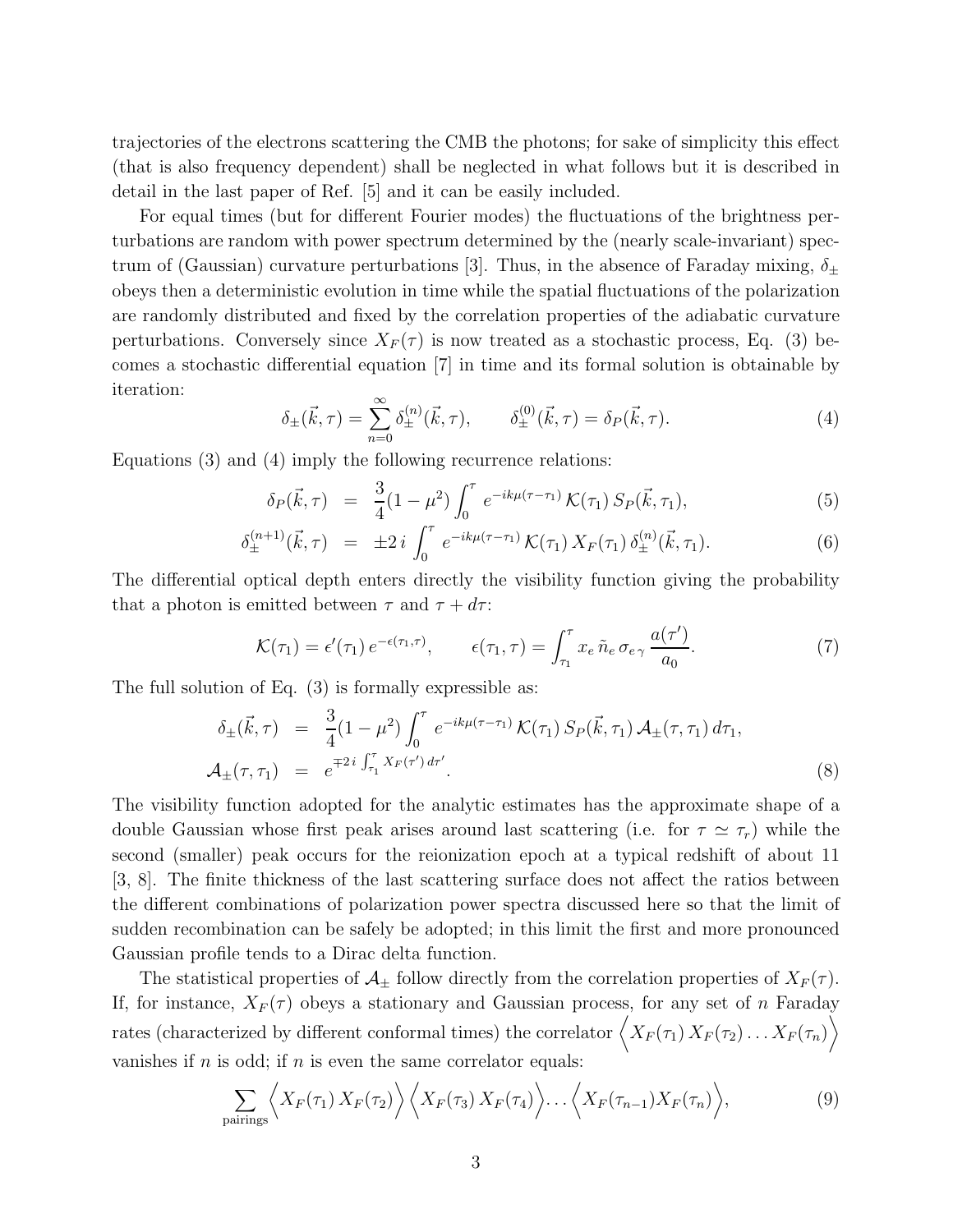where the sum is performed over all the  $(n-1)!$  pairings. In the Gaussian case, the evaluation of the averages can be performed by first doing the standard moment expansion and by the resumming the obtained result. As an example, from the explicit expression of  $\mathcal{A}_{\pm}$  it follows, that

$$
\langle \mathcal{A}_{\pm}(\tau,\tau_r) \mathcal{A}_{\pm}(\tau,\tau_r) \rangle = \left\langle e^{\pm 4i \int_{\tau_r}^{\tau} X_F(\tau') d\tau'} \right\rangle = \sum_{n=0}^{\infty} \frac{(-2\omega_F)^n}{n!},\tag{10}
$$

where  $\omega_F$  is given by:

$$
\omega_F = 4 \int_{\tau_r}^{\tau} d\tau_1 \int_{\tau_r}^{\tau} d\tau_2 \langle X_F(\tau_1) X_F(\tau_2) \rangle.
$$
 (11)

It follows from Eq. (11) that even if  $X_F \leq 1$ ,  $\omega_F$  is not bound to be smaller than 1.

If the stationary process is only approximately Markovian, the result of Eq. (10) still holds but in an approximate sense. While the standard moment expansion can be formally adopted in specific cases (like the Gaussian one) it cannot be used to provide successive approximations. The reason is that any finite number of terms constitutes a bad representation of the function defined by the whole series. This difficulty is overcome with the use of the cumulants that are certain combinations of the moments. Dropping the functions and keeping only their corresponding arguments we have that the relations between the ordinary moments and the cumulants (denoted by  $\langle\langle...\rangle\rangle$ ) is  $\langle1\rangle = \langle\langle1\rangle\rangle, \langle1 2\rangle = \langle\langle1\rangle\rangle\langle\langle2\rangle\rangle + \langle\langle1 2\rangle\rangle,$  $\langle 1 2 3 \rangle = \langle \langle 1 \rangle \rangle \langle \langle 2 \rangle \langle \langle 3 \rangle \rangle + \langle \langle 1 2 \rangle \langle \langle 3 \rangle \rangle + \langle \langle 3 1 \rangle \langle \langle 2 \rangle \rangle + \langle \langle 2 3 \rangle \langle \langle 1 \rangle \rangle + \langle \langle 1 2 3 \rangle \rangle$  and so on and so forth for the other moments of the cluster expansion. Substituting the naive moment expansion with the cumulant expansion we have that the average of Eq. (10) is given by

$$
\langle \mathcal{A}_{\pm}(\tau,\tau_r) \mathcal{A}_{\pm}(\tau,\tau_r) \rangle = \exp \left[ \sum_{m=1}^{\infty} \frac{(\pm 4i)^m}{m!} \int_{\tau_r}^{\tau} d\tau_m \left\langle \left\langle X_F(\tau_1) \, X_F(\tau_2) \dots X_F(\tau_m) \right\rangle \right\rangle \right]. \tag{12}
$$

As firstly suggested by Van Kampen (see Ref. [7], third and fourth paper) in the approximately Markovian case the averages of certain stochastic processes will be given by an exponential whose exponent is a series of successive cumulants of  $X_F$ . All the cumulants beyond the second are zero in the case of an exactly Gaussian process and the result reported in Eq. (10) is recovered. Since each integrand in (12) virtually vanishes unless  $\tau_1$ ,  $\tau_2$ ,...,  $\tau_m$  are close together, the only contribution to the integral comes from a tube of diameter of order  $\tau_c$  along the diagonal in the m-dimensional integration space. More generally, the m-th cumulant vanishes as soon as the sequence of times  $\tau_1$ ,  $\tau_2$ ,..., $\tau_m$  contains a gap large compared to  $\tau_c$ . The is the reason why, in a nutshell, the concept of cumulant is rather practical also in our case.

As an example of stationary process not delta-correlated consider the case where  $\Gamma(\tau_1 \tau_1(\tau_1) \times F(\tau_2)$  can take only two values  $\overline{x}_F^2$  and  $-\overline{x}_F^2$  and let us suppose that  $X_F(\tau)$ has switched an even number of times in the interval between  $\tau_1$  and  $\tau_2$  so that  $\Gamma(\tau_1-\tau_2) = \overline{x}_F^2$ whereas the correlation function gives  $-\overline{x}_F^2$  if there have been an odd number of switches. If  $p(n, \Delta \tau)$  is the probability of n switches in the interval  $\Delta \tau = \tau_1 - \tau_2$ , it follows that

$$
\Gamma(\Delta \tau) = \overline{x}_{F}^{2} \sum_{n=0,2,4...}^{\infty} p(n, \Delta \tau) - \overline{x}_{F}^{2} \sum_{n=1,3,5...}^{\infty} p(n, \Delta \tau) = \overline{x}_{F}^{2} \sum_{n=0}^{\infty} (-1)^{n} p(n, \Delta \tau).
$$
 (13)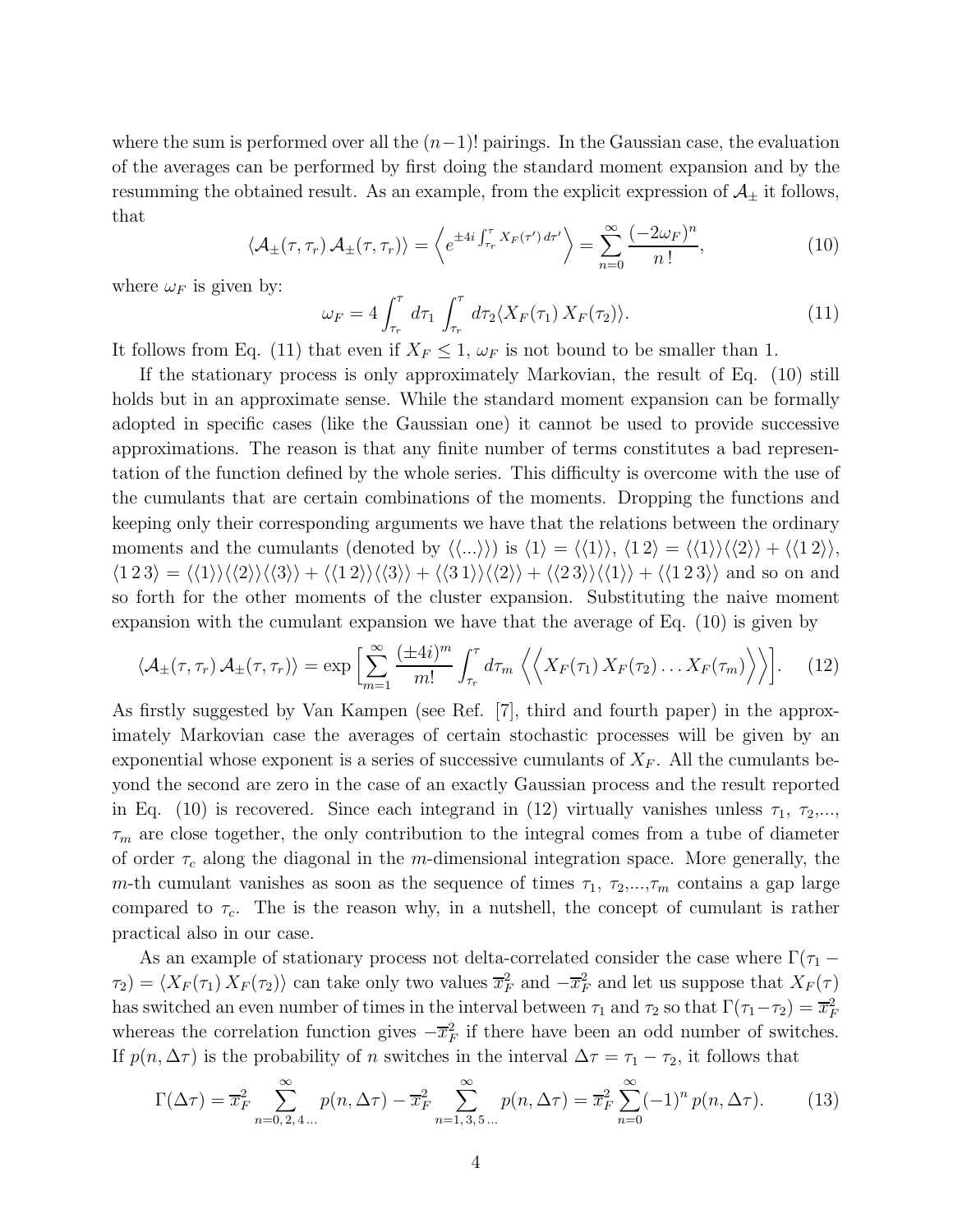As the switches are random with average rate r,  $p(n, \Delta \tau)$  is nothing but a Poisson distribution with mean number of switches  $\overline{n} = r \Delta \tau$ , i.e.  $p_n = \overline{n}^n e^{-\overline{n}}/n!$ . This means that  $\Gamma(\Delta \tau) =$  $\overline{x}_F^2 \exp[-2r \Delta \tau]$ . This is an example of dichotomic Markov process [7] applied to the case of stochastic Faraday rate.

If  $X_F$  is a stochastic field rather than a stochastic process the discussion in mathematically slightly different but physically equivalent as far as the frequency scaling is concerned. More specifically, the evolution equations for  $\delta_{\pm}$  will now contain a convolution and can be written as:

$$
\delta'_{\pm} + (ik\mu + \epsilon')\delta_{\pm} = \frac{3}{4}(1 - \mu^2) \epsilon' S_P(\vec{k}, \tau) \mp i b_F(\overline{\nu}, \tau) \int d^3p \,\delta_{\pm}(\vec{k} + \vec{p}, \tau) \, n^i B_i(\vec{p}, \tau), \tag{14}
$$

where we defined, for convenience,  $b_F(\overline{\nu}, \tau) = 2 e^3 n_e/[(2\pi)^{5/2} m_e^2 a^2(\tau) \overline{\nu}^2]$ . The iterative solution of Eqs.  $(4)$  and  $(5)$ – $(6)$  becomes, in this case,

$$
\partial_{\tau}\delta_{\pm}^{(0)} + (ik\mu + \epsilon')\delta_{\pm}^{(0)} = \frac{3}{4}(1 - \mu^2)\epsilon' S_P(\vec{k}, \tau), \tag{15}
$$

$$
\partial_{\tau}\delta_{\pm}^{(1)} + (ik\mu + \epsilon')\delta_{\pm}^{(1)} = \mp i b_F(\overline{\nu}, \tau) \int d^3p \,\delta_P(\vec{k} + \vec{p}, \tau) \, n^i B_i(\vec{p}, \tau), \tag{16}
$$

$$
\partial_{\tau}\delta_{\pm}^{(2)} + (ik\mu + \epsilon')\delta_{\pm}^{(2)} = \mp i b_{F}(\overline{\nu}, \tau) \int d^{3}p' \,\delta_{P}(\vec{k} + \vec{p}', \tau) \, n^{i} \, B_{i}(\vec{p}, \tau) \, n^{j} \, B_{j}(\vec{p}', \tau). \tag{17}
$$

To compute the averages we must therefore specify the correlation properties of the Faraday rate. Even if the spatial dependence may reside in all the terms contributing to the Faraday rate, it is reasonable to presume that the leading effect may come from the magnetic field whose correlation function will then be parametrized as:

$$
\langle B_i(\vec{q}, \tau_1) B_j(\vec{p}, \tau_2) \rangle = \frac{2\pi^2}{p^3} P_{ij}(\hat{p}) \overline{P}_B(p) \Gamma(|\tau_1 - \tau_2|) \, \delta^{(3)}(\vec{q} + \vec{p}), \tag{18}
$$

where  $\Gamma(|\tau_1 - \tau_2|) = \tau_c \delta(\tau_1 - \tau_2)$  in the delta-correlated case. In the same approximation exploited before and using Eq. (18),  $\omega_F$  becomes now

$$
\omega_F = \frac{8\overline{b}_F^2}{3\overline{\nu}^4} \int \frac{dp}{p} \overline{P}_B(p) \int_{\tau_r}^{\tau} d\tau_1 \int_{\tau_r}^{\tau} d\tau_2 \frac{\Gamma(|\tau_1 - \tau_2|)}{a^2(\tau_1)a^2(\tau_2)},
$$
(19)

where the constant  $\bar{b}_F = b_F (\bar{\nu}, \tau) a^2(\tau) \bar{\nu}^2$  has been introduced in order to draw special attention on the frequency scaling that is the most relevant aspect of Eq. (19), at least in the present approach.

The dependence of the polarization observables upon  $\omega_F$  can now be determined. Since  $\Delta_{\pm}$  transform as fluctuations of spin-weight  $\pm 2$ , they can be expanded in terms of spin- $\pm 2$ spherical harmonics  $_{\pm 2}Y_{\ell m}(\hat{n})$ , with coefficients  $a_{\pm 2,\ell m}$ . The E- and B-modes are, up to a sign, the real and the imaginary parts of  $a_{\pm 2,\ell m}$ , i.e.  $a_{\ell m}^{(E)} = -(a_{2,\ell m} + a_{-2,\ell m})/2$  and  $a_{\ell,m}^{(B)} = i(a_{2,\ell m} - a_{-2,\ell m})/2$ . The real-space fluctuations constructed from  $a_{\ell,m}^{(E)}$  and  $a_{\ell,m}^{(B)}$  have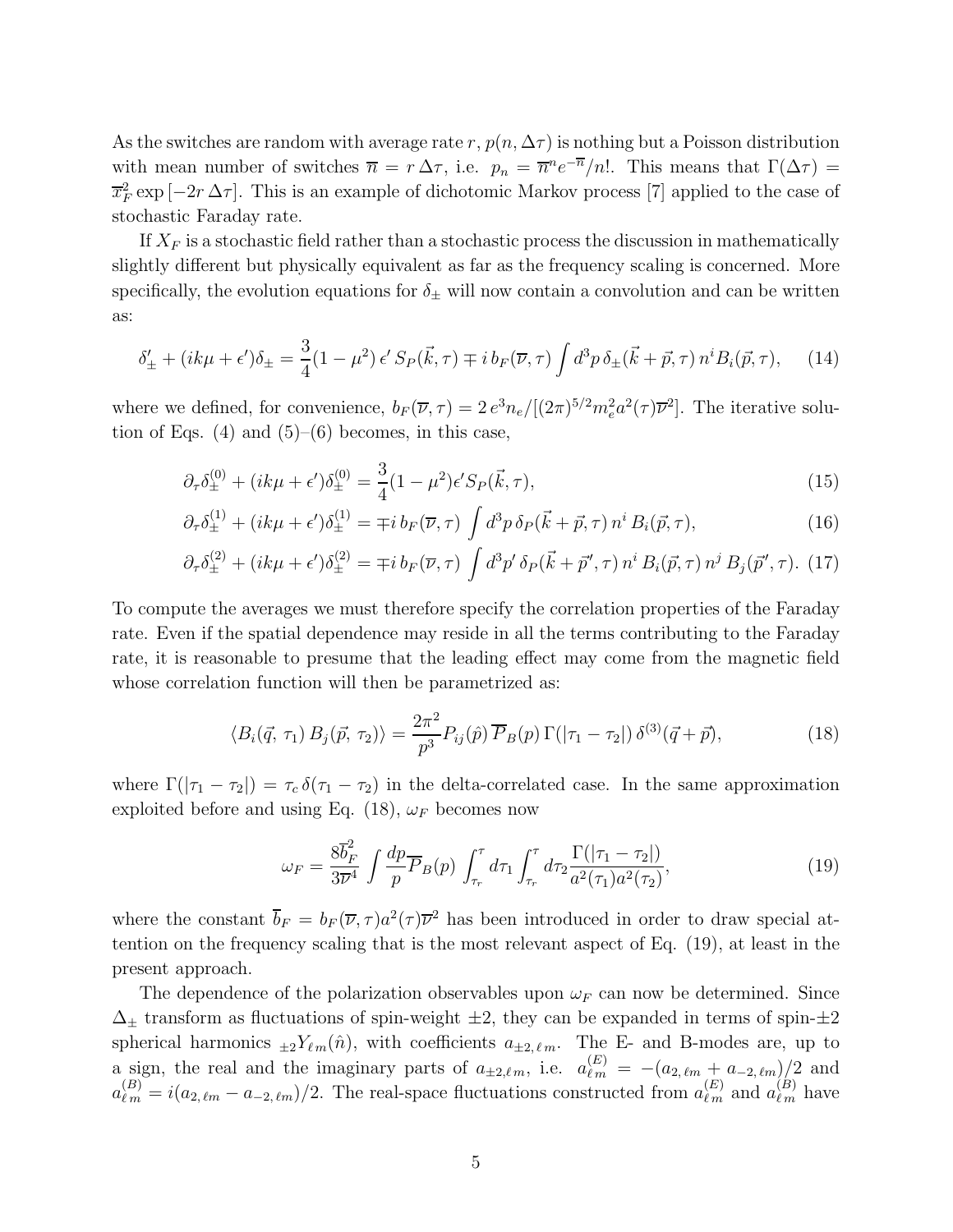the property of being invariant under rotations on a plane orthogonal to  $\hat{n}$ . They are therefore scalars and must be expanded in terms of (ordinary) spherical harmonics:

$$
\Delta_E(\hat{n}, \tau) = \sum_{\ell m} N_{\ell}^{-1} a_{\ell m}^{(E)} Y_{\ell m}(\hat{n}), \qquad \Delta_B(\hat{n}, \tau) = \sum_{\ell m} N_{\ell}^{-1} a_{\ell m}^{(B)} Y_{\ell m}(\hat{n}), \tag{20}
$$

where  $N_{\ell} = \sqrt{(\ell-2)!/(\ell+2)!}$ . Within these notations, the EE and BB angular power spectra are defined as

$$
C_{\ell}^{(EE)} = \frac{1}{2\ell+1} \sum_{m=-\ell}^{\ell} \langle a_{\ell m}^{(E)*} a_{\ell m}^{(E)} \rangle, \qquad C_{\ell}^{(BB)} = \frac{1}{2\ell+1} \sum_{m=-\ell}^{\ell} \langle a_{\ell m}^{(B)*} a_{\ell m}^{(B)} \rangle, \tag{21}
$$

while the cross-correlation power spectrum is be constructed from  $\langle a_{\ell m}^{(E)*} a_{\ell m}^{(B)} + a_{\ell m}^{(E)} a_{\ell m}^{(B)*} \rangle$ . The repeated application of generalized ladder operators whose action either raises or lowers the spin weight of a given fluctuation [9] (see also [5]) leads to a direct connection between  $\Delta_E$ ,  $\Delta_B$  and  $\Delta_{\pm}$ 

$$
\Delta_E(\hat{n}, \tau) = -\frac{1}{2} \partial_\mu^2 \left[ (1 - \mu^2)(\Delta_+ + \Delta_-) \right], \qquad \Delta_B(\hat{n}, \tau) = \frac{i}{2} \partial_\mu^2 \left[ (1 - \mu^2)(\Delta_+ - \Delta_-) \right], \quad (22)
$$

where  $\partial^2_\mu$  denotes the second derivative with respect to  $\mu = \cos \vartheta$ . From Eqs. (20) and (22) we can finally determine  $a_{\ell m}^{(E)}$  and  $a_{\ell m}^{(B)}$  within the set of conventions followed here:

$$
a_{\ell m}^{(E)} = -\frac{N_{\ell}}{2(2\pi)^{3/2}} \int d\hat{n} Y_{\ell m}^{*}(\hat{n}) \int d^{3}k \,\partial_{\mu}^{2} \Big\{ (1 - \mu^{2}) \Big[ \delta_{+}(\vec{k}, \tau) + \delta_{-}(\vec{k}, \tau) \Big] \Big\},
$$
  
\n
$$
a_{\ell m}^{(B)} = \frac{i N_{\ell}}{2(2\pi)^{3/2}} \int d\hat{n} Y_{\ell m}^{*}(\hat{n}) \int d^{3}k \,\partial_{\mu}^{2} \Big\{ (1 - \mu^{2}) \Big[ \delta_{+}(\vec{k}, \tau) - \delta_{-}(\vec{k}, \tau) \Big] \Big\}.
$$
\n(23)

Inserting Eq. (23) into Eq. (21), the angular power spectra of the E-mode and of the B-mode polarizations can be derived and they are:

$$
C_{\ell}^{(EE)}(\omega_F) = e^{-\omega_F} \cosh \omega_F \overline{C}_{\ell}^{(EE)}, \qquad C_{\ell}^{(BB)}(\omega_F) = e^{-\omega_F} \sinh \omega_F \overline{C}_{\ell}^{(EE)}; \qquad (24)
$$

the cross-correlation power spectrum is instead vanishing  $C_{\ell}^{(EB)} = 0$ . In Eq. (24)  $\overline{C}_{\ell}^{(EE)}$  $\ell^{\scriptscriptstyle (EE)}$  is the E-mode autocorrelation produced by the standard adiabatic mode and in the absence of Faraday mixing. Equation (24) shows that the B-mode and the E-mode polarizations are both frequency dependent. Despite the fact that these formulas hold also when  $\omega_F \geq 1$ , in the limit  $\omega_F \ll 1$  the standard results are recovered and only the B-mode depends on the frequency [5]. From Eq. (24) the following sum rules for the angular power spectra can be easily established:

$$
C_{\ell}^{(EE)}(\omega_F) + C_{\ell}^{(BB)}(\omega_F) = \overline{C}_{\ell}^{(EE)},\tag{25}
$$

$$
C_{\ell}^{(EE)}(\omega_F) - C_{\ell}^{(BB)}(\omega_F) = e^{-2\omega_F} \overline{C}_{\ell}^{(EE)}.
$$
 (26)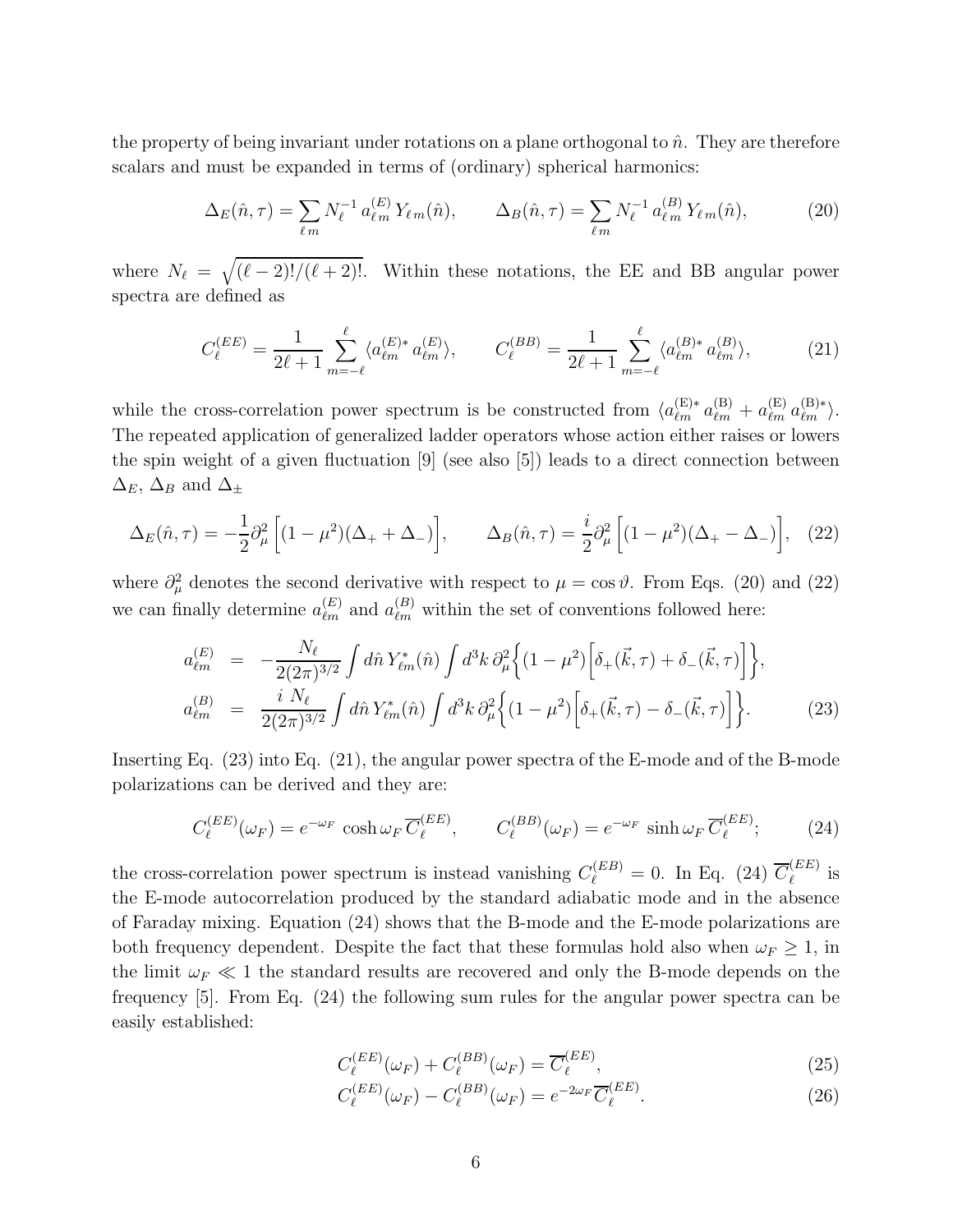Introducing now the properly normalized angular power spectra  $\mathcal{G}_{E\ell}(\omega_F)$  and  $\mathcal{G}_{B\ell}(\omega_F)$ 

$$
\mathcal{G}_{E\ell}(\omega_F) = \frac{\ell(\ell+1)}{2\pi} C_{\ell}^{(EE)}(\omega_F), \qquad \mathcal{G}_{B\ell}(\omega_F) = \frac{\ell(\ell+1)}{2\pi} C_{\ell}^{(BB)}(\omega_F), \tag{27}
$$

the following ratio of nonlinear combinations has well defined scaling properties with  $\omega_F$ :

$$
\mathcal{L}_0(\omega_F) = \frac{\mathcal{G}_{E\ell}^2(\omega_F) - \mathcal{G}_{B\ell}^2(\omega_F)}{[\mathcal{G}_{E\ell}(\omega_F) + \mathcal{G}_{B\ell}(\omega_F)]^2} \to e^{-2\omega_F},\tag{28}
$$

Equation (28) does not assume that the Faraday rate is much smaller than 1 and it does not even assume a specific form of the Markov process. For an exactly Gaussian process or for a dichotomic Markov process (see e.g. Eq. (13)) the explicit expressions of  $\omega_F$  can be rather different but the frequency dependence will be always the same: since  $\omega_F$  is quadratic in the rates it will always scale as  $1/\overline{\nu}^4 \simeq \lambda^4$  where  $\lambda$  denotes the wavelength of the channel. Since the scale factor is normalized in such a way that  $a_0 = 1$ , physical and comoving frequencies coincide today but not in the past. The combination reported in Eq. (28) is not unique and different expressions can be envisaged depending on the actual features of the measurement. Two further combinations explicitly depending on  $\omega_F$  are:

$$
\mathcal{L}_1(\omega_F) = \frac{\mathcal{G}_{E\ell}(\omega_F) - \mathcal{G}_{B\ell}(\omega_F)}{\mathcal{G}_{E\ell}(\omega_F) + \mathcal{G}_{B\ell}(\omega_F)} \to e^{-2\omega_F}, \quad \mathcal{L}_2(\omega_F) = \frac{\mathcal{G}_{E\ell}^2(\omega_F) + \mathcal{G}_{B\ell}^2(\omega_F)}{\mathcal{G}_{E\ell}^2(\omega_F) - \mathcal{G}_{B\ell}^2(\omega_F)} \to \cosh 2\omega_F. \tag{29}
$$

Since  $\mathcal{L}_0$ ,  $\mathcal{L}_1$  and  $\mathcal{L}_2$  contain ratios of the angular power spectra, the finite thickness of the last scattering surface is not expected to affect these conclusions in any significant manner.

Stochastic Faraday rotation can be tested through multi-frequency observations once the measurements of the B-mode polarization will be available. If the E-mode and the B-mode autocorrelations are independently measured in each frequency channel of a given experiment, both scale-invariant and scale-dependent combinations of the angular power spectra can be constructed frequency by frequency. So, for instance the combination  $\mathcal{L}_0$  +  $\mathcal{L}_2 \to 2$  which is scale-invariant in the limit  $\omega_F \ll 1$ . Similarly  $\mathcal{L}_2/(\mathcal{L}_0+\mathcal{L}_0^{-1})$  is scale-invariant in spite of the value of  $\omega_F$ . Equations (28) and (29) illustrate then a possible redundant set of physical observables that can be used to discriminate between the frequency dependence induced by the stochastic Faraday effect or by other concurrent forms of frequency scaling caused either by the known or by the yet unknown foregrounds.

The present investigation described the Faraday effect of the CMB as a random, stationary and quasi-Markovian process. The stochastic treatment of this physical phenomenon has been explored in analogy with the case of synchrotron polarization. The obtained results encompass and complement previous analyses where the formation of Faraday effect has been customarily presented as a purely deterministic process in time. Apart from the discussion of the frequency scaling of the polarization observables, further applications of the approach developed here seem both physically plausible and technically feasible.